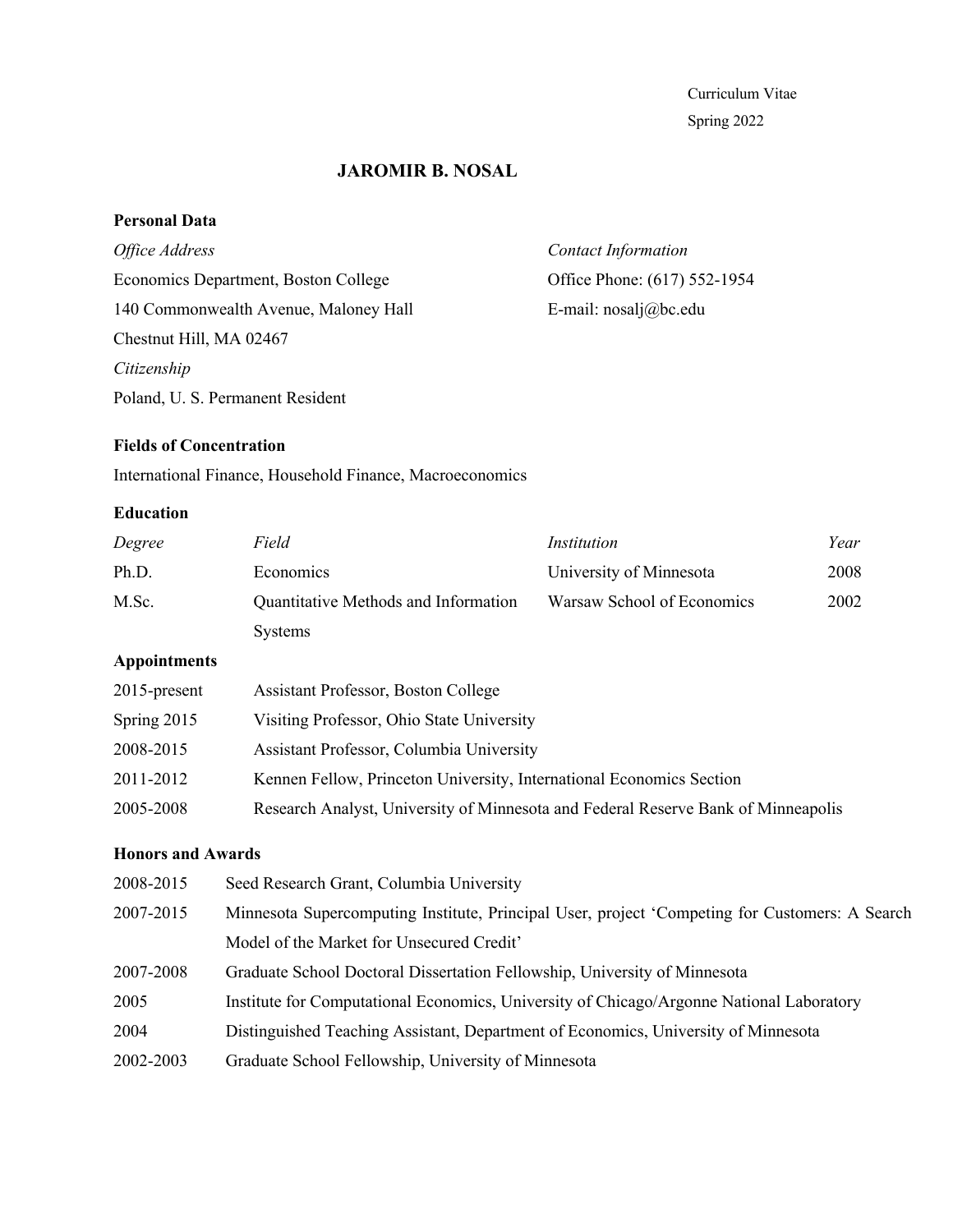### **Teaching Experience**

| $2015 -$    | <i>Instructor</i> , Macroeconomic Theory (Undergraduate), Topics in International Macroeconomics |
|-------------|--------------------------------------------------------------------------------------------------|
|             | (Ph.D.), Dissertation Workshop (Ph.D.), Boston College                                           |
| 2008-2014   | Topics in Economic Analysis (Ph.D.), Senior Macroeconomics<br>Seminar<br><i>Instructor,</i>      |
|             | (Undergraduate), Mathematical Methods for Economists (Ph.D.), Columbia University                |
| 2004-2005   | <i>Instructor</i> , Intermediate Microeconomics, University of Minnesota                         |
| Summer 2004 | <i>Instructor</i> , Principles of Microeconomics, University of Minnesota                        |
| 2003-2004   | <i>Teaching Assistant, Principles of Microeconomics, University of Minnesota</i>                 |
| 2000-2002   | Teaching Assistant, Intermediate Microeconomics, Warsaw School of Economics                      |

### **Papers**

'Understanding International Prices: Customers as Capital', joint with Lukasz A. Drozd, *American Economic Review,* February 2012

'Uncertainty as Commitment', joint with Guillermo Ordoñez, *Journal of Monetary Economics, June 2016. '*Personal Bankruptcy in the US: Effects of the 2005 Reform', joint with Stefania Albanesi, *CESifo DICE Report, 4/2015.*

'Investor Sophistication and Capital Income Inequality', joint with Marcin Kacperczyk and Luminita Stevens*, Journal of Monetary Economics, 2019.*

'The Trade-Comovement Puzzle', joint with Lukasz A. Drozd, *American Economic Journal: Macroeconomics, 2021.*

'The Nontradable Goods' Real Exchange Rate Puzzle', joint with Lukasz A. Drozd, *NBER ISOM 2009*.

'Credit Growth and the Financial Crisis: A New Narrative', 2021, joint with Stefania Albanesi and Giacomo DeGiorgi, *under review, 2nd round, Journal of Monetary Economics.*

'Market Power and Price Informativeness', 2022, joint with Marcin Kacperczyk and Savitar V. Sundaresan*. Revise and Resubmit, Review of Economic Studies*

'Insolvency after the 2005 Bankruptcy Reform', 2022, joint with Stefania Albanesi*. Submitted*

'Market Power in Credit Markets', 2022 joint with Manolis Galenianos and Tzuo Hann Law. *Submitted*

'Pricing to Market in Business Cycle Models', 2022, joint with Lukasz A. Drozd. *Submitted*

'Global Volatility and Firm-Level Capital Flows', with Marcin Kacperczyk and Tianyu Wang, 2022. *Submitted*

'Competing for Customers: A Search Model of the Market for Unsecured Credit', joint with Lukasz A. Drozd

### **Work in Progress**

'Born to be (sub)Prime', with Helena Bach, Pietro Campa, Giacomo De Giorgi, Davide Pietrobonx. 'Maybe Some People Shouldn't Own (3) Homes', with Christopher Foote, Lara Loewenstein and Paul Willen.